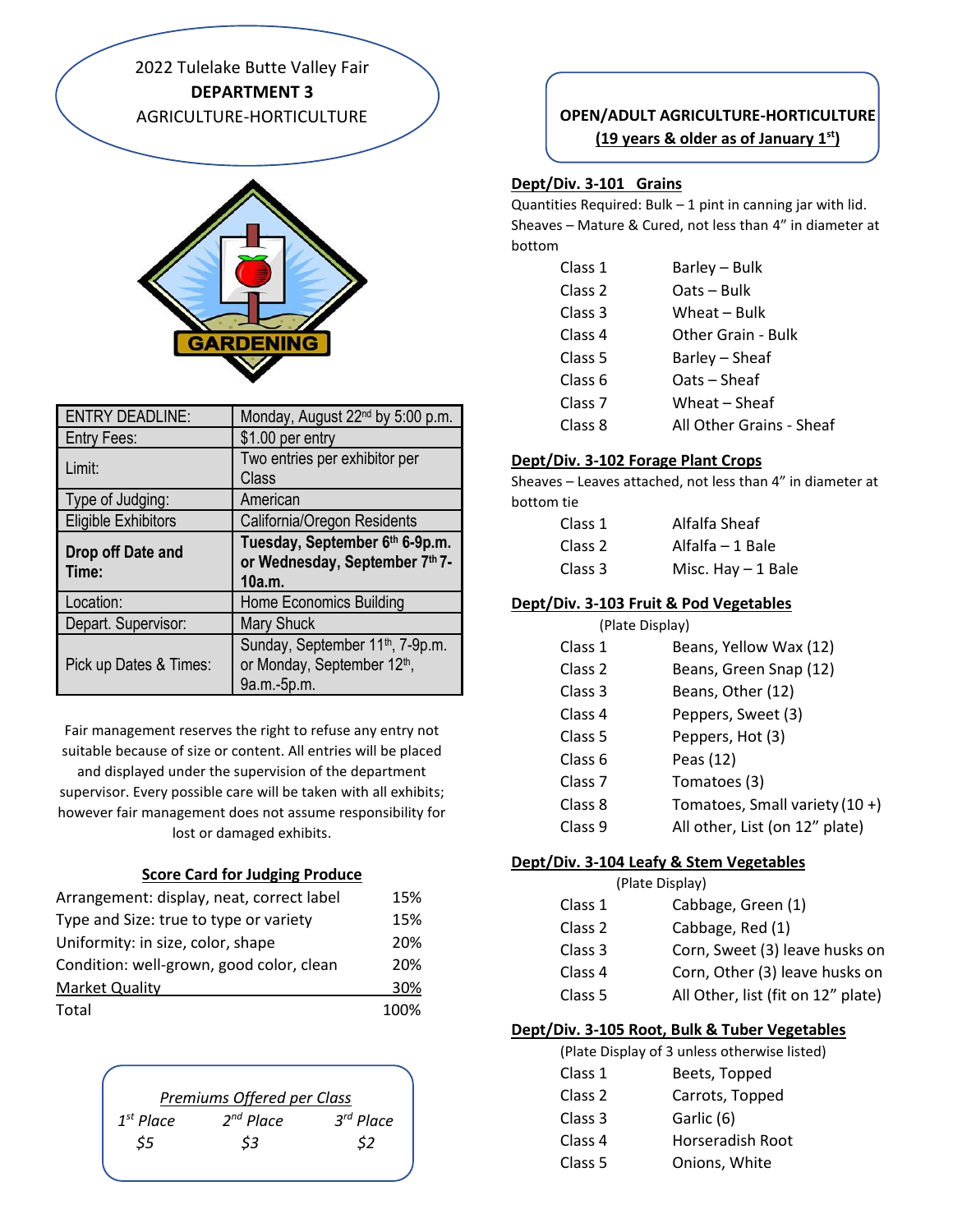|                             | Dept/Div. 3-105 Root, Bulk & Tuber Vegetables (cont.)    |
|-----------------------------|----------------------------------------------------------|
| Class 6                     | Onions, Red, Yellow                                      |
| Class 7                     | Parsnips, topped                                         |
| Class 8                     | Potato, Russet Burbank                                   |
| Class 9                     | Potato, Russet Norkotah                                  |
| Class 10                    | Potato, Russet All Other                                 |
| Class 11                    | Potato, Red                                              |
| Class 12                    | Potato, Other                                            |
| Class 13                    | Turnips, topped                                          |
| Class 14                    | All Other, List                                          |
| Dept/Div. 3-106             | <b>Vine Crops</b>                                        |
| Class 1                     | Melon (1)                                                |
| Class 2                     | Cucumbers, Slicing (3)                                   |
| Class 3                     | Cucumber, Pickling (3)                                   |
| Class 4                     | Gourds, Ornamental (5)                                   |
| Class 5                     | Pumpkin (1)                                              |
| Class 6                     | Squash, Zucchini (3)                                     |
| Class 7                     | Squash, Acorn (1)                                        |
| Class 8                     | Squash, Butternut (1)                                    |
| Class 9                     | Squash, Crook Neck (1)                                   |
| Class 10                    | Squash, All Other (1)                                    |
| Class 11                    | All other Edible Vine                                    |
| <b>Dept/Div. 3-107</b>      | <b>Deciduous Fruits</b>                                  |
| (Plate Display at least 5)  |                                                          |
| Class 1                     | Apples                                                   |
| Class 2                     | Pears                                                    |
| Class 3                     | All other, list                                          |
|                             | Dept/Div. 3-108 Small Fruits & Berries                   |
| (One standard berry basket) |                                                          |
| Class 1                     | Strawberries                                             |
| Class <sub>2</sub>          | Grapes (large bundle)                                    |
| Class 3                     | All Other, List                                          |
| <u>Dept/Div. 3-109</u>      | <b>Miscellaneous Produce</b>                             |
| Class 1                     | Honey (1 pint jar)                                       |
| Class 2                     | Sunflower (1 head)                                       |
| Class 3                     | Eggs                                                     |
| Class 4                     | All Other, List                                          |
| Dept/Div. 3-110             | <b>Produce Art</b>                                       |
|                             | (Use all fruits, nuts, vegetables, grains, and or/seeds) |
| Class 1                     | <b>Decorated Single Potato</b>                           |
| Class 2                     | Decorated Group of Potatoes                              |
| Class 3                     | Gift Basket, 75% home grown                              |
| Class 4                     | Vegetable, Fruit, Grain Arrange                          |
| Class 5                     | Scarecrow                                                |
| Class 6                     | <b>Birdhouse</b>                                         |
| Class 7                     | <b>Decorated Straw Bale</b>                              |

| Dept/Div. 3-111        | <b>Novelty Produce</b>        |
|------------------------|-------------------------------|
| Class 1                | Cabbage, largest              |
| Class <sub>2</sub>     | Carrot, largest               |
| Class 3                | Cucumber, largest             |
| Class 4                | Onion, largest                |
| Class <sub>5</sub>     | Potato, largest               |
| Class <sub>6</sub>     | Pumpkin, largest              |
| Class <sub>7</sub>     | Squash, largest               |
| Class 8                | Other Vegetable, largest      |
| Class 9                | Other fruit, largest          |
| Class 10               | Corn Stalk, tallest (1 stalk) |
| Class 11               | Sunflower, tallest (1 stalk)  |
| Class 12               | Carrot, unusual shape         |
| Class 13               | Potato, unusual shape         |
| Class 14               | Zucchini, unusual shape       |
| Class 15               | All Other produce, unusual    |
|                        | shape, list                   |
| <u>Dept/Div. 3-112</u> | <b>Fresh Herbs</b>            |
| Class 1                | <b>Basil</b>                  |
| Class <sub>2</sub>     | Cilantro (coriander)          |
| Class 3                | Chervil                       |
| Class 4                | Dill                          |
| Class <sub>5</sub>     | Oregano                       |
| Class <sub>6</sub>     | Mint                          |
| Class <sub>7</sub>     | Parsley                       |
| Class 8                | Rosemary                      |
| Class 9                | Sage                          |
| Class 10               | Tarragon                      |

#### Class 11 Thyme

#### Class 12 Any other herb

#### **Dept/Div. 3-113 Best of Show Ag. Produce**

**(do not enter) –** A best of show Rosette may be awarded at the discretion of the judge.

# **JUNIOR AGRICULTURE-HORTICULTURE (9 to 18 years & older as of January 1st)**

#### **Dept/Div. 3-201 Grains**

Quantities Required: Bulk – 1 pint in canning jar with lid. Sheaves – Mature & Cured, not less than 4" in diameter at bottom

| Class 1            | Barley – Bulk      |
|--------------------|--------------------|
| Class <sub>2</sub> | Oats - Bulk        |
| Class 3            | Wheat – Bulk       |
| Class 4            | Other Grain - Bulk |
| Class 5            | Barley – Sheaf     |
| Class 6            | Oats - Sheaf       |
| Class <sub>7</sub> | Wheat - Sheaf      |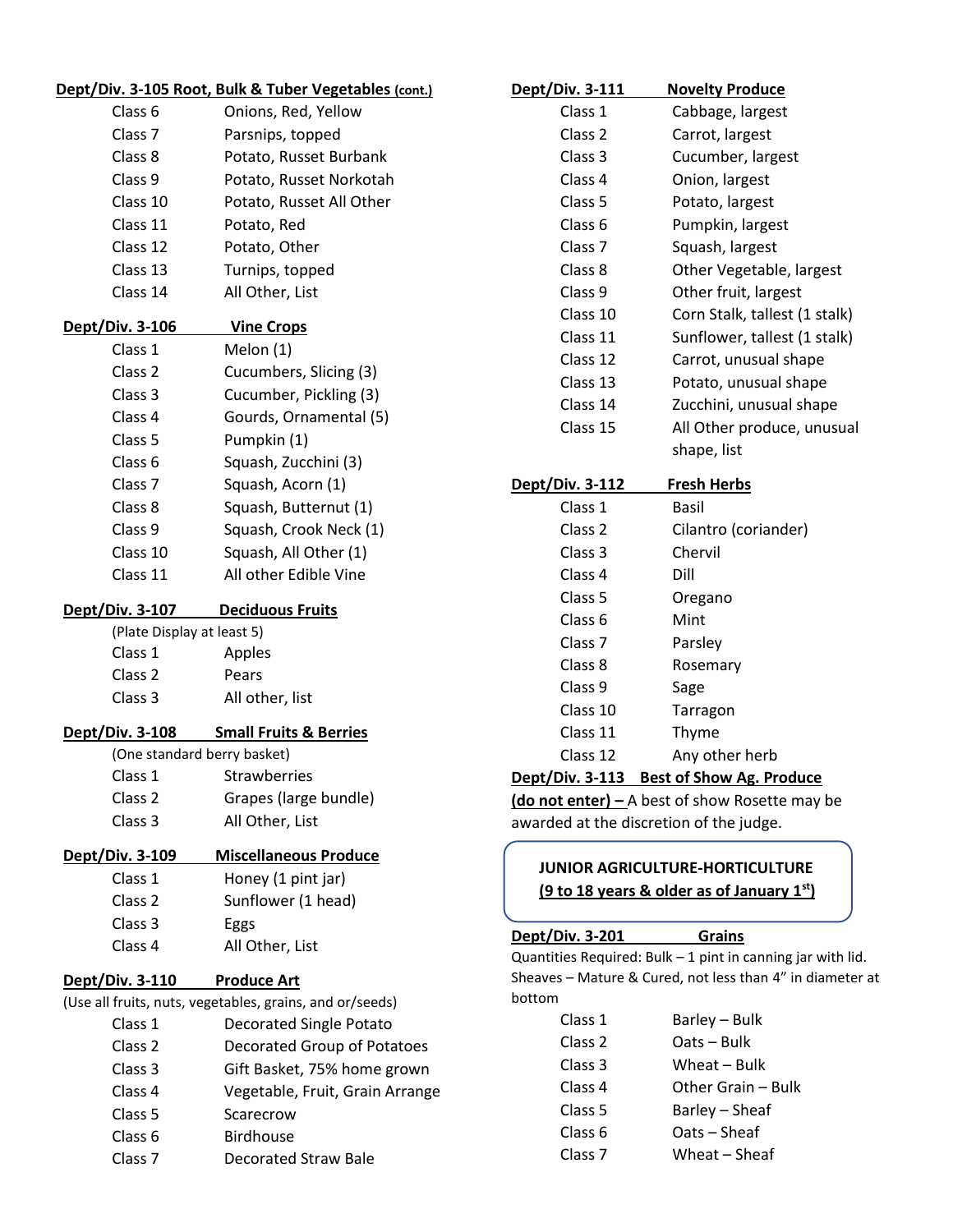| Class 8                            | All Other Grains - Sheaf                     |
|------------------------------------|----------------------------------------------|
| Dept/Div. 3-202                    | <b>Forage Plant Crops</b>                    |
| Class 1                            | Alfalfa Sheaf                                |
| Class 2                            | Alfalfa (1 bale)                             |
| Class 3                            | Misc. Hay (1 bale)                           |
| Dept/Div. 3-203                    | <b>Fruit &amp; Pod Vegetables</b>            |
| (Plate Display)                    |                                              |
| Class 1                            | Beans, Yellow Wax (12)                       |
| Class <sub>2</sub>                 | Beans, Green Snap (12)                       |
| Class 3                            | Beans, Other (12)                            |
| Class 4<br>Class 5                 | Peppers, Sweet (3)                           |
| Class 6                            | Peppers, Hot (3)                             |
| Class <sub>7</sub>                 | Peas (12)                                    |
| Class 8                            | Tomatoes (3)<br>Tomatoes, Small (10+)        |
| Class 9                            | All other, List (fit on 12" plate)           |
|                                    |                                              |
| Dept/Div. 3-204<br>(Plate Display) | <b>Leafy &amp; Stem Vegetables</b>           |
| Class 1                            | Cabbage, Green (1)                           |
| Class 2                            | Cabbage, Red (1)                             |
| Class 3                            | Corn, Sweet (3) leave husks on               |
| Class 4                            | Corn, Other (3) leave husks on               |
| Class 5                            | All Other, List (fit on 12" plate)           |
|                                    |                                              |
|                                    |                                              |
| Dept/Div. 3-205                    | <b>Root, Bulk &amp; Tuber Vegetables</b>     |
|                                    | (Plate Display of 3 unless otherwise listed) |
| Class 1                            | Beets, Topped                                |
| Class 2                            | Carrots, Topped                              |
| Class 3                            | Garlic (6)                                   |
| Class 4                            | Horseradish Root                             |
| Class 5                            | Onions, White                                |
| Class 6                            | Onions, Red, Yellow                          |
| Class 7                            | Parsnips, topped                             |
| Class 8                            | Potato, Russet Burbank                       |
| Class 9                            | Potato, Russet Norkotah                      |
| Class 10                           | Potato, Russet All Other                     |
| Class 11<br>Class 12               | Potato, Red                                  |
|                                    | Potato, Other                                |
| Class 13<br>Class 14               | Turnips, topped<br>All Other, List           |
| Dept/Div. 3-206                    | <b>Vine Crops</b>                            |
| Class 1                            | Melon (1)                                    |
| Class 2                            | Cucumbers, Slicing (3)                       |
| Class 3                            | Cucumber, Pickling (3)                       |
| Class 4                            | Gourds, Ornamental (5)                       |
| Class 5                            | Pumpkin (1)                                  |
| Class 6                            | Squash, Zucchini (3)                         |

| Class 8                          | Squash, Butternut (1)                                    |
|----------------------------------|----------------------------------------------------------|
| Class 9                          | Squash, Crook Neck (1)                                   |
| Class 10                         | Squash, All Other (1)                                    |
| Class 11                         | All other Edible Vine, List                              |
| Dept/Div. 3-207 Deciduous Fruits |                                                          |
| (Plate Display at least 5)       |                                                          |
| Class 1                          | Apples                                                   |
| Class 2                          | Pears                                                    |
| Class 3                          | All other, list                                          |
| Dept/Div. 3-208                  | <b>Small Fruits &amp; Berries</b>                        |
| (One standard berry basket)      |                                                          |
| Class 1                          | <b>Strawberries</b>                                      |
| Class 2                          | Grapes (large bundle)                                    |
| Class 3                          | All Other, List                                          |
| Dept/Div. 3-209                  | <b>Miscellaneous Produce</b>                             |
| Class 1                          | Honey (1 pint jar)                                       |
| Class 2                          | Sunflower (1 head)                                       |
| Class 3                          | Eggs                                                     |
| Class 4                          | All Other Misc. Produce, List                            |
| <b>Dept/Div. 3-210</b>           | <b>Produce Art</b>                                       |
|                                  | (Use all fruits, nuts, vegetables, grains, and or/seeds) |
| Class 1                          | Decorated Single Potato                                  |
| Class 2                          | Decorated Group of Potatoes                              |
| Class 3                          | Gift Basket, 75% home grown                              |
| Class 4                          | Vegetable, Fruit, Grain Arrange                          |
| Class 5                          | Scarecrow                                                |
| Class 6                          | <b>Birdhouse</b>                                         |
| Class <sub>7</sub>               | Decorated Straw Bale                                     |
| Dept/Div. 3-211                  | <b>Novelty Produce</b>                                   |
| Class 1                          | Cabbage, largest                                         |
| Class 2                          | Carrot, largest                                          |
| Class <sub>3</sub>               | Cucumber, largest                                        |
| Class 4                          | Onion, largest                                           |
| Class 5                          | Potato, largest                                          |
| Class <sub>6</sub>               | Pumpkin, largest                                         |
| Class 7                          | Squash, largest                                          |
| Class 8                          | Other Vegetable, largest                                 |
| Class 9                          | Other fruit, largest                                     |
| Class 10                         | Corn Stalk, tallest (1 stalk)                            |
| Class 11                         | Sunflower, tallest (1 stalk)                             |
| Class 12                         | Carrot, unusual shape                                    |
| Class 13                         | Potato, unusual shape                                    |
| Class 14                         | Zucchini, unusual shape                                  |
| Class 15                         | All Other, unusual                                       |
|                                  | Shape, List                                              |
|                                  |                                                          |